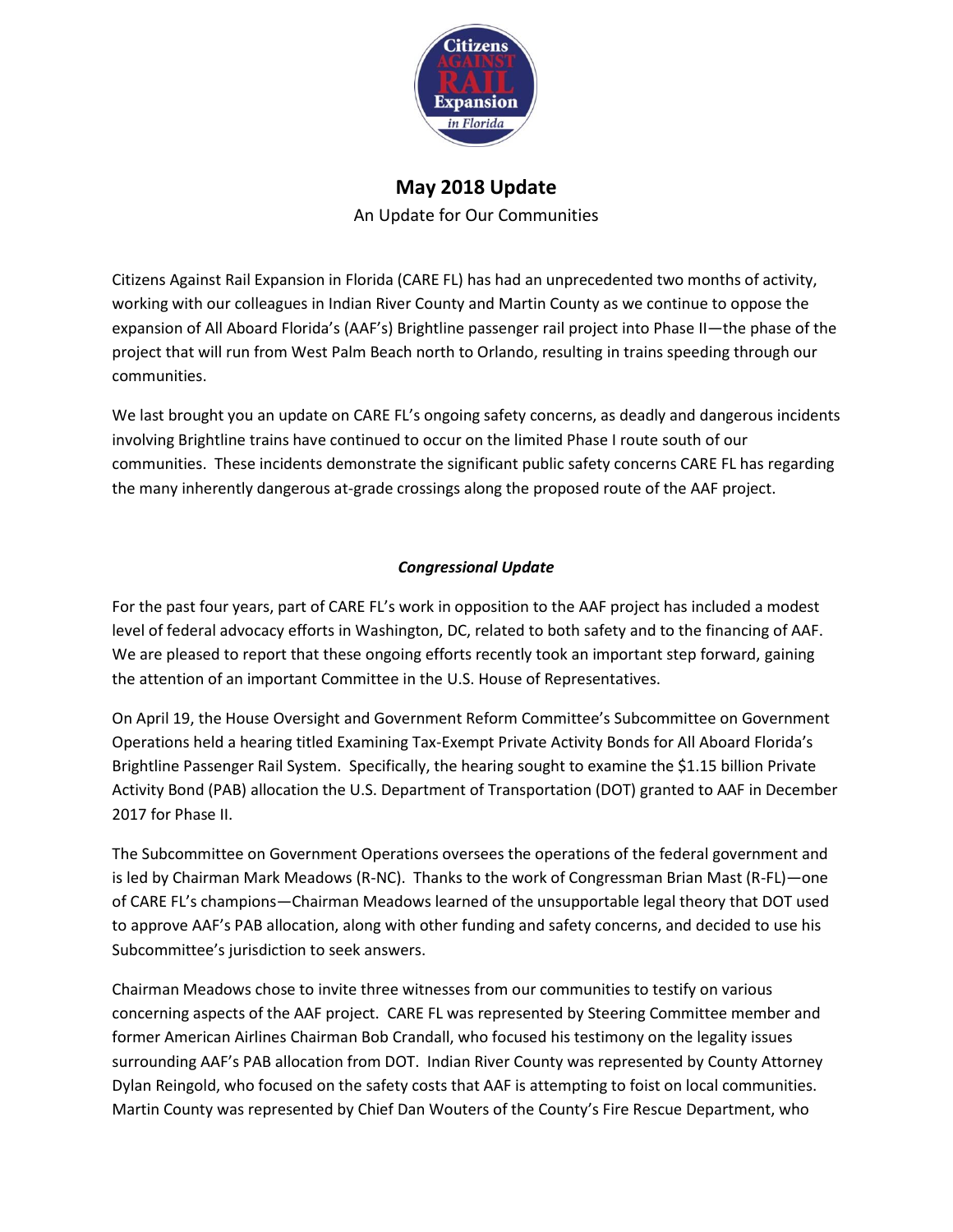focused on the numerous public safety concerns. AAF's President and Chief Operating Officer Patrick Goddard and DOT's Deputy Assistant Secretary for Policy Grover Burthey also testified during the hearing.

Several of our champions in Tallahassee also made the trip to Washington, DC, to attend the hearing, including State Senator Debbie Mayfield (R-Melbourne), State Rep. Erin Grall (R-Vero Beach), and State Rep. MaryLynn Magar (R-Tequesta). CARE FL is grateful for their dedication and support.

During his opening statement, Goddard sought to dismiss the legitimate concerns of the local communities by referring to us as "a minority of narrow-minded residents of two counties on our corridor." He also referred to us as a "small group of obstructionists." Chairman Meadows, a southern gentleman, felt compelled to take issue with this confrontational name-calling, and advised Goddard to knock it off. We were grateful for the Chairman's intervention in keeping the hearing professional.

During the two-hour hearing, Chairman Meadows, Ranking Member Gerry Connolly (D-VA), Congressman Mast and Congressman Bill Posey (R-FL)—another one of CARE FL's champions questioned the witnesses on DOT's legal theory for approving the PABs and how these tax-exempt instruments amount to a public subsidy.

The Committee examined DOT's theory that the AAF project—which everyone, even AAF, agrees does not qualify for PABs under the eligibility category for "high-speed intercity rail facilities"—is instead eligible under "qualified highway or surface freight transfer facilities". That category includes "any surface transportation project which receives Federal assistance under Title 23".

DOT's Burthey carefully articulated the Department's theory that just one dollar in Title 23 funds spent on surface transportation allows any project, even an entire passenger railroad, to be eligible for PABs a theory that Chairman Meadows took serious issue with, noting that it was not Congress' intent.

In addition to the questionable nature of DOT's theory on AAF's eligibility for the PABs, there was also the question of whether any of the Title 23 dollars were ever spent on the AAF project itself. DOT's Burthey noted that the Department relied upon the information in AAF's PAB application to make its determination. That application stated that "the Project has received financial assistance under Title 23 of the U.S. Code"—the "Project" being AAF, not the corridor. AAF's application then goes on to state that "approximately \$9 million from Section 130 of U.S. Code Title 23 has been invested in the entire corridor to improve railway-highway grade crossings and prepare the corridor for growth in rail traffic."

When pressed by Congressman Mast about the important distinction between the AAF project and the corridor on which AAF would run, Burthey stated: "We are not aware of any funds going to an All Aboard Florida account, however the application which the Department of Transportation reviewed did indicate that funds were used by the Florida Department of Transportation from Title 23 on the corridor on which the All Aboard Florida trains run, enabling it to be eligible for assistance under Private Activity Bond statute." That corridor is owned by an entirely different company—Florida East Coast Railway (FECR)—that has granted AAF an easement to run its trains.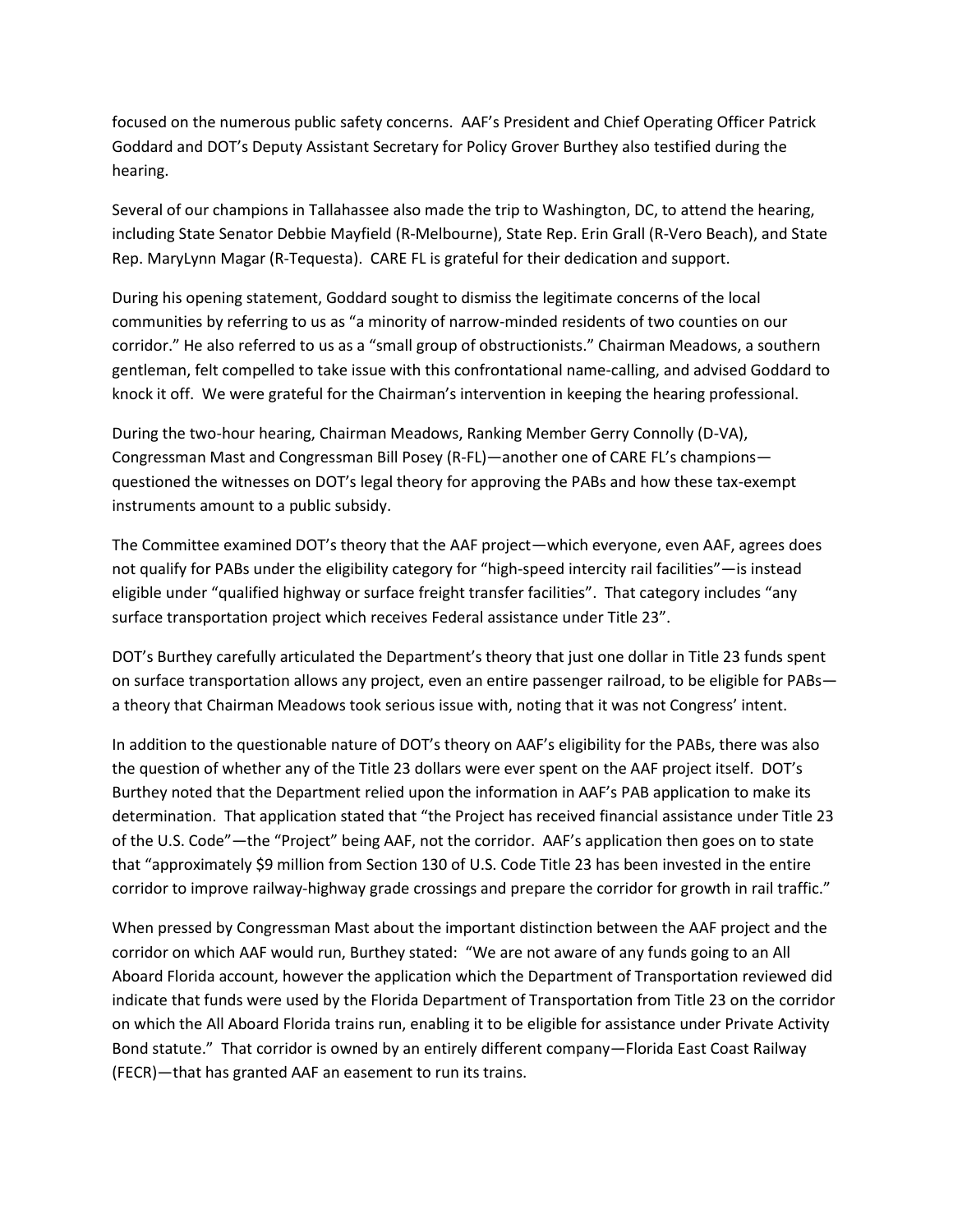Moreover, despite years of public comments by AAF that it is a privately funded rail project, AAF's Goddard stated under oath that, "…there has been public funding granted to the corridor" after being pressed by Congressman Mast during the hearing. This is just the latest example of AAF trying to have it both ways. For years, AAF has stridently claimed to be a private entity that is not seeking public subsidies. Yet, when in the hot seat in front of a Congressional Committee, the company admits to public funding for the corridor as a way of justifying its eligibility for PABs (which are yet another form of public subsidy, given their tax-exempt nature).

The information brought to light during the Congressional hearing also sparked concerns from U.S. Senator Marco Rubio (R-FL), who sent a follow up letter to DOT Secretary Elaine Chao questioning the Department's interpretation of the PAB program guidelines.

CARE FL is pleased and relieved that the U.S. Congress is taking a serious look at AAF's PAB allocation. We hope to report more on these efforts in the weeks and months ahead.

# *Media Update*

The Congressional hearing definitely received its fair share of coverage. Despite the House not being in session the day of the hearing, we were able to connect with and gain attention from Florida media who watched and reported on the debate. At the conclusion of the hearing, CARE FL also distributed a press release which highlighted comments made during the hearing and provided links to the written testimony that was submitted into the record. As we mentioned earlier, Mr. Bob Crandall represented CARE FL and his strong remarks pointed to flaws in the PAB process. Read his remarks here.

Following the Congressional hearing, media in the Treasure Coast region reached out to CARE FL to get reaction to AAF's formal response to questions posed by Chairman Meadows during the hearing. CARE FL also responded to media inquiries from the Palm Beach Post, which published an investigative piece about AAF ridership. We also worked with our hometown paper, The TC Palm, that has had extensive coverage on the issue, including Sunday features.

Additionally, we are in touch with several national reporters who, as a result of the hearing, have become interested in the issues surrounding the AAF project and the PABs. Those stories will likely be published in the coming weeks.

April was truly a busy month, with a lot of shares on Facebook and Twitter, especially retweets and shares by Congressman Mast who has been a champion on this issue. We also helped distribute to media a letter from Sen. Mayfield that she sent to Gov. Scott, urging him to direct the FDFC to suspend any action on the PABs while Congress reviews the matter. We also shared U.S. Senator Rubio's letter with members of the media who followed up with original content.

Looking ahead, as we enter election season, we are hoping to, once again, conduct and distribute our "Candidate Report Card." Stay tuned for additional information on this project.